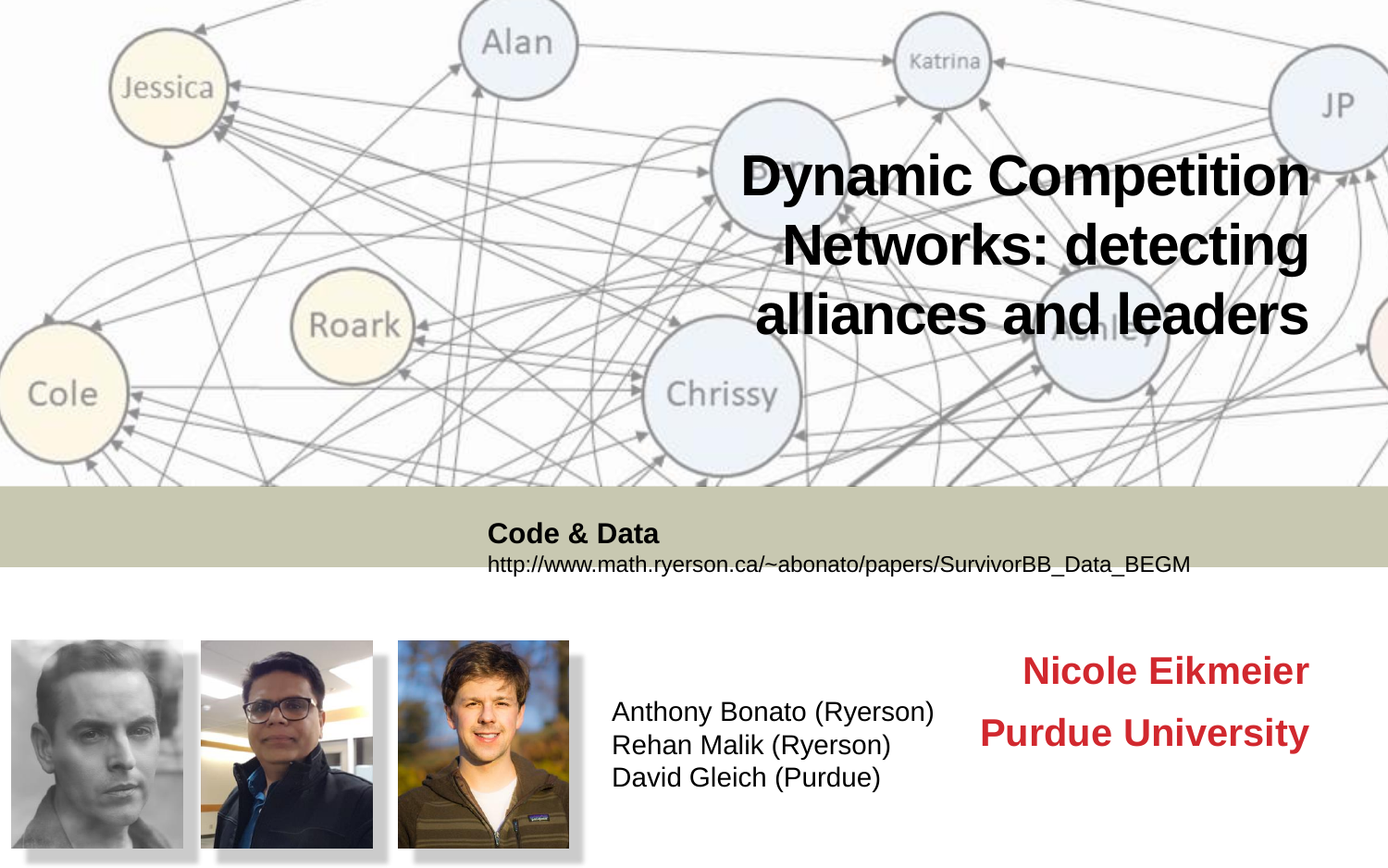## **In Traditional Networks, edges are "POSITIVE"**



Edges are friendship



Edges are professional connections

Edges are subscribers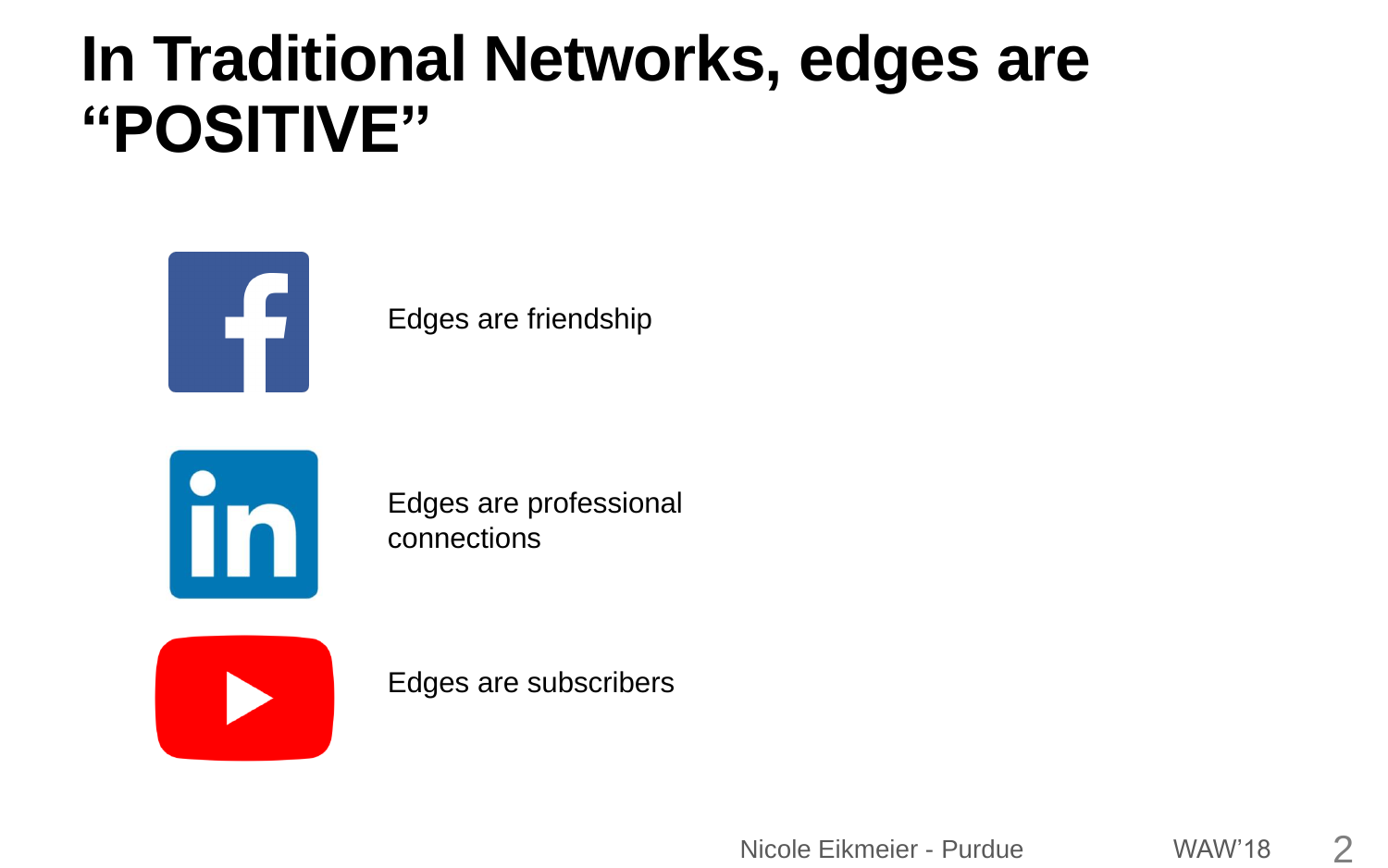# **What about "NEGATIVE" interactions?**

Examples:

Geo-political Networks Competitive Social Games Food Webs Signed Networks (the negative portion)



Milo et. Al, Science, 2002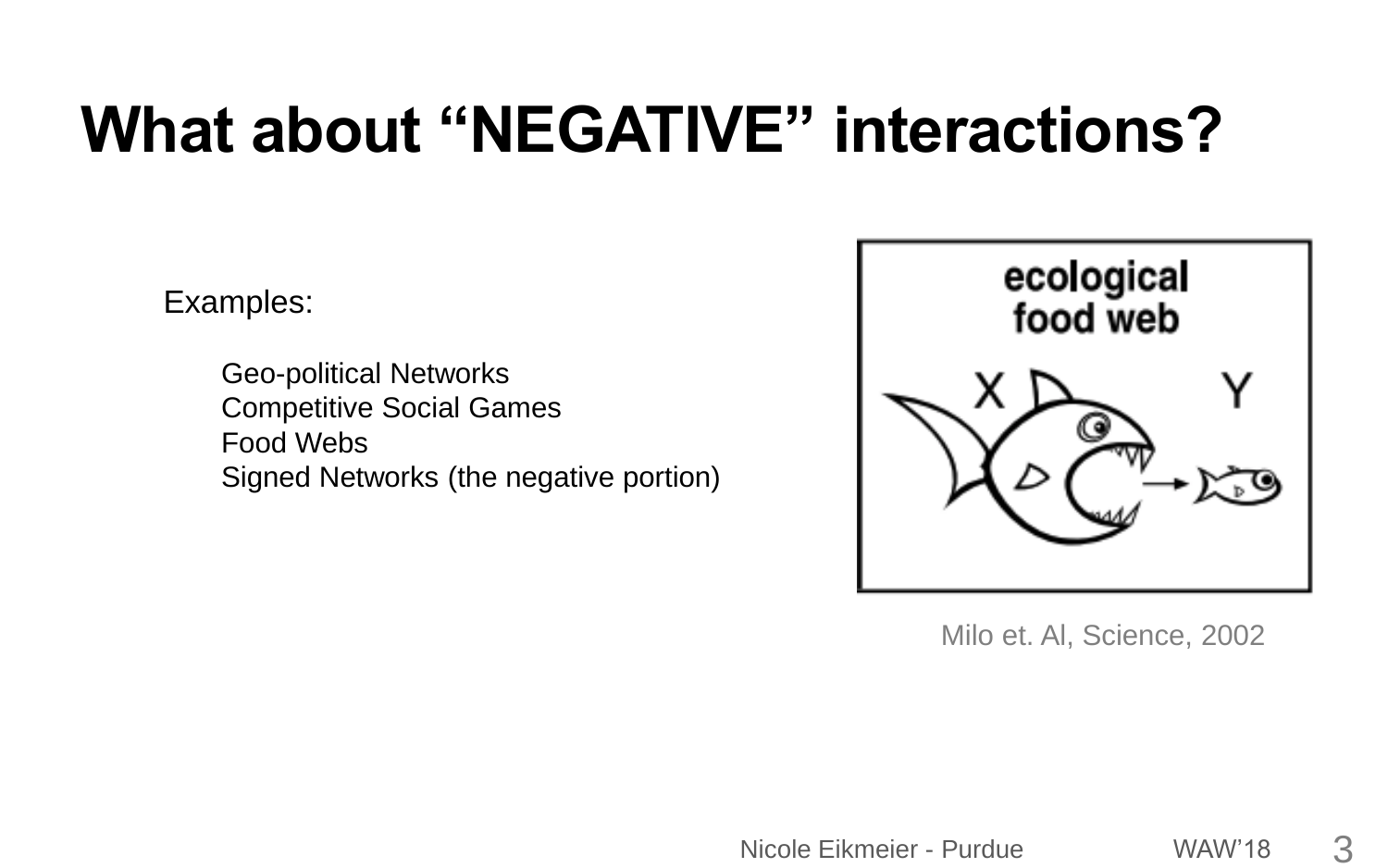# **Motivating Questions in Negative Interactions**

Can we predict winners in the case of a competitive situation?

How do negative interactions drive link formation?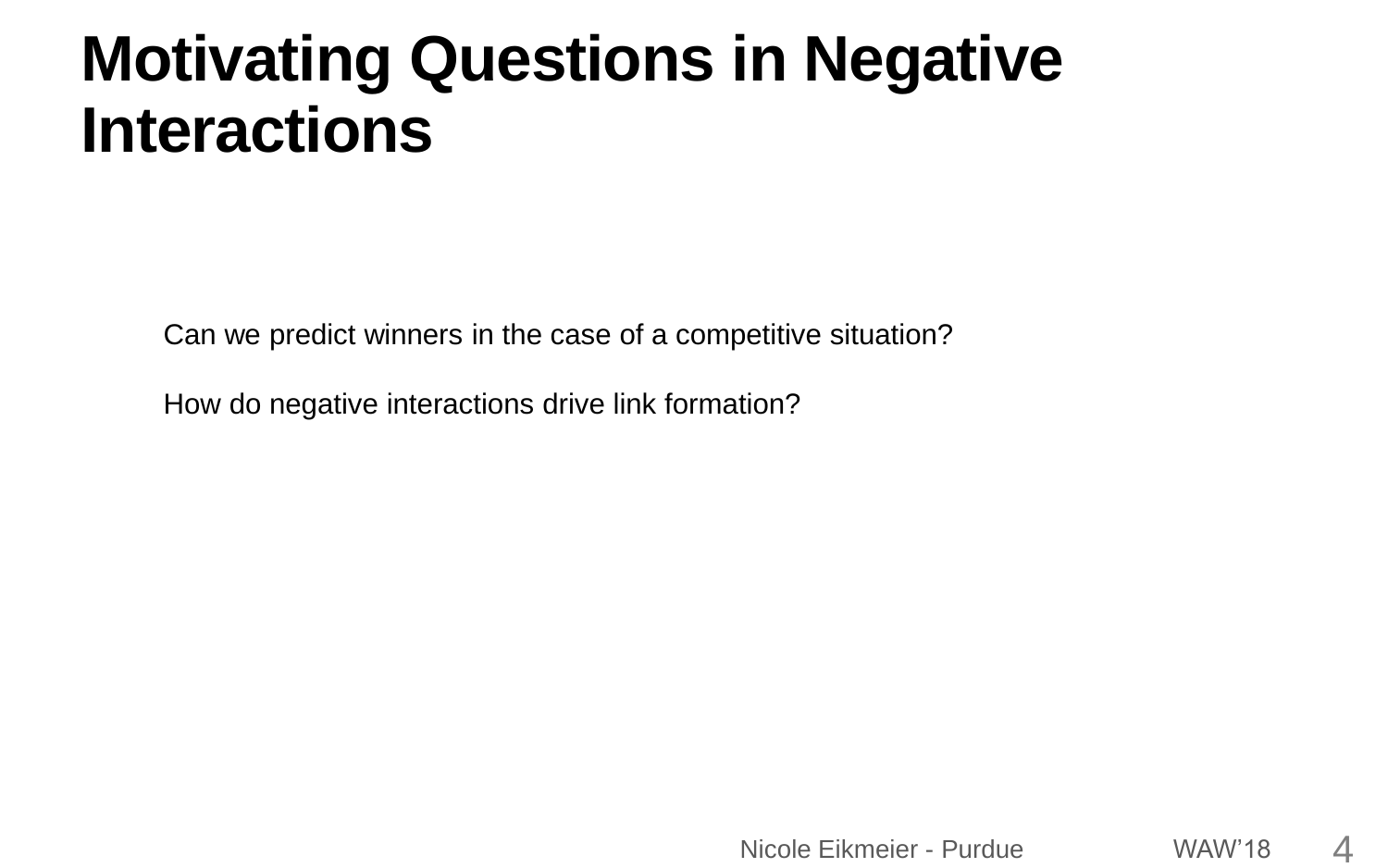# **Structural Balance Theory**

Heider, 1958

Easley, Kleinberg, 2010

Considers triads of nodes

Triads seek *closure*

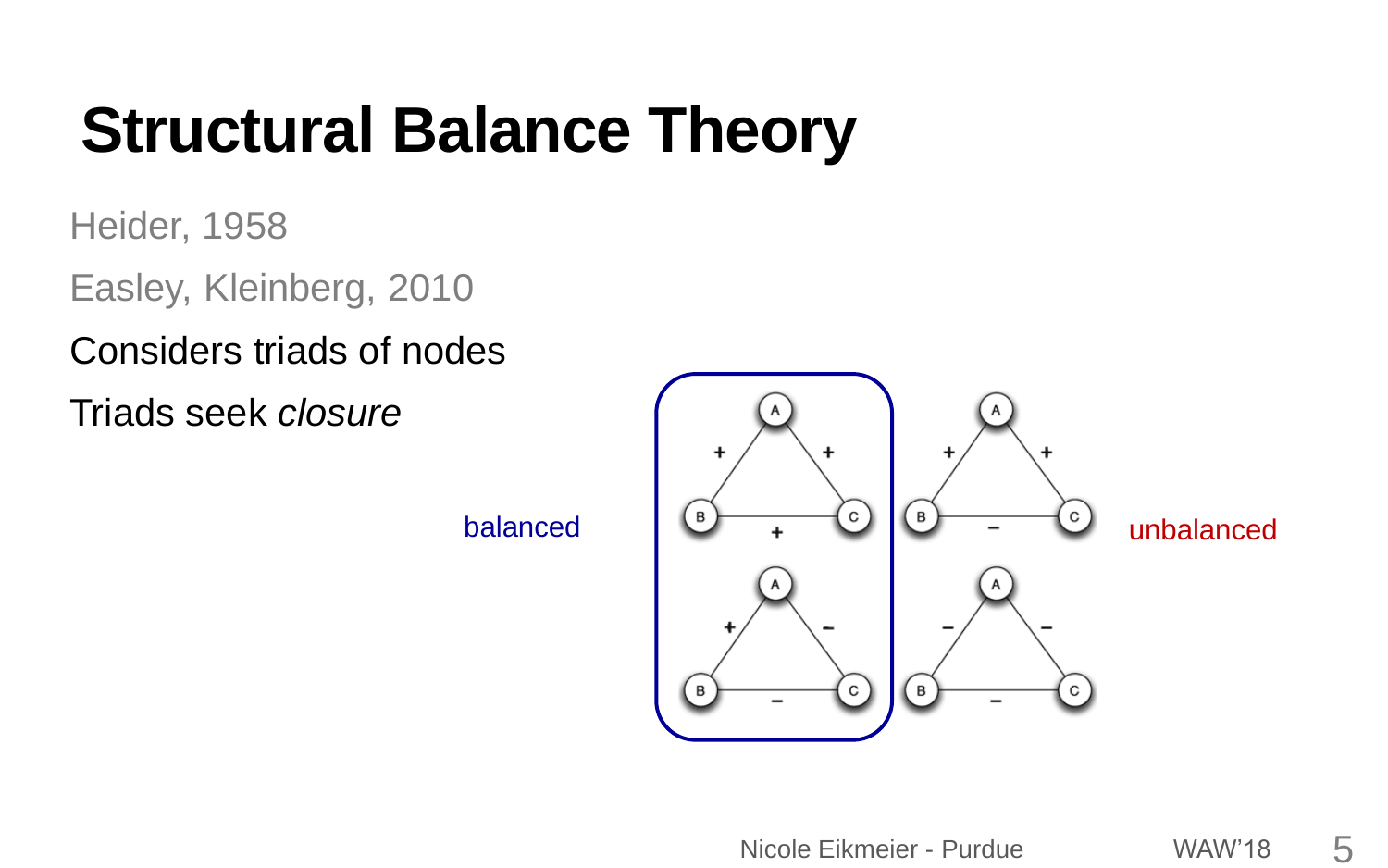# **Related Work – Negative Interactions**

### Guo et. al, Preprint, 2018

Form a network based on spatial location of cities and predict the rise of conflict and violence

Their analysis is based on degree and betweenness

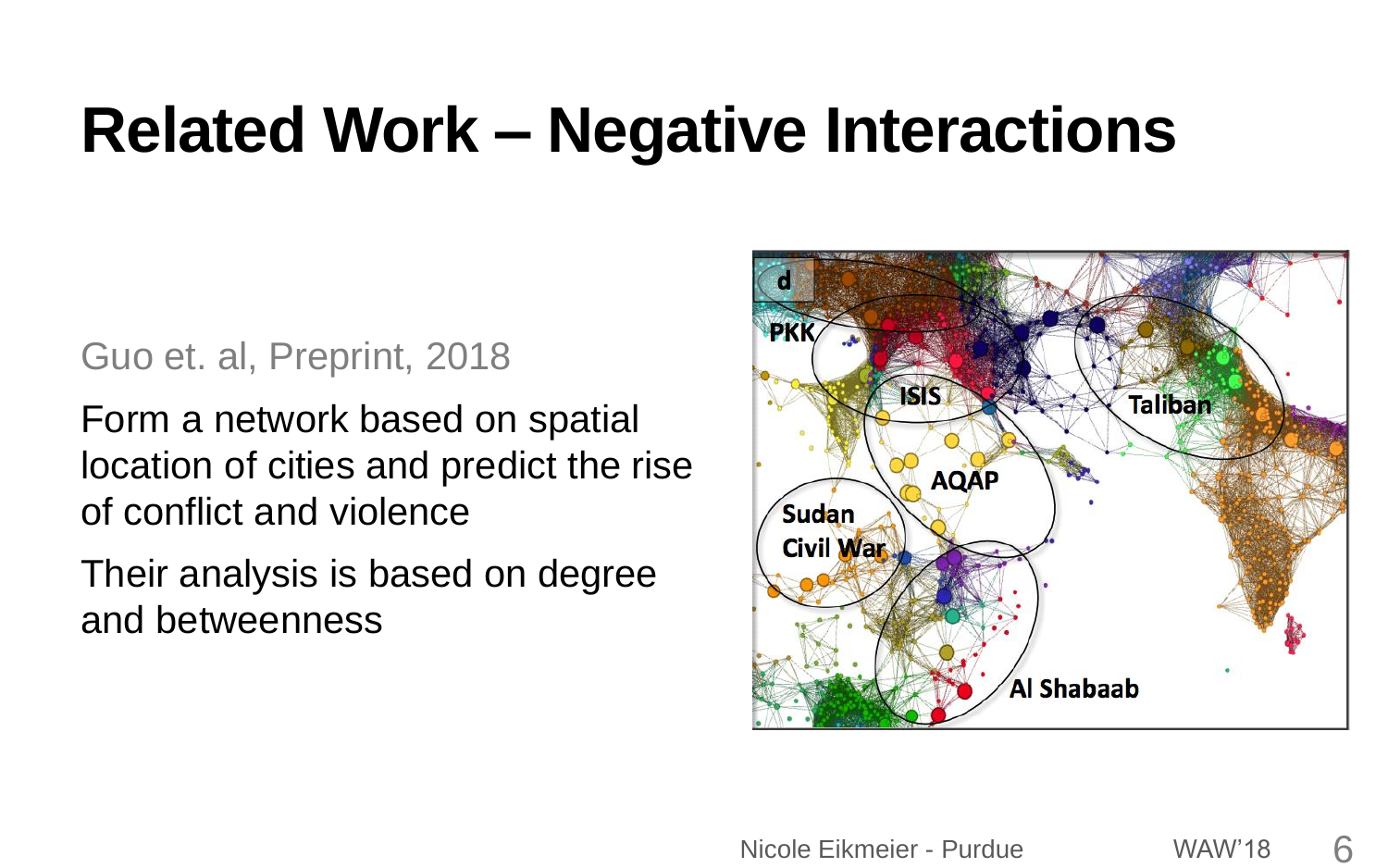# **Related Work – Negative Interactions**

### Boginski, Butenko, Pardalos, 2003

Study negative interactions between stocks on the stock market

### Analysis on the graph:

Power-law distribution in the degrees Find independent sets, sets of stocks whose prices change similarly over time

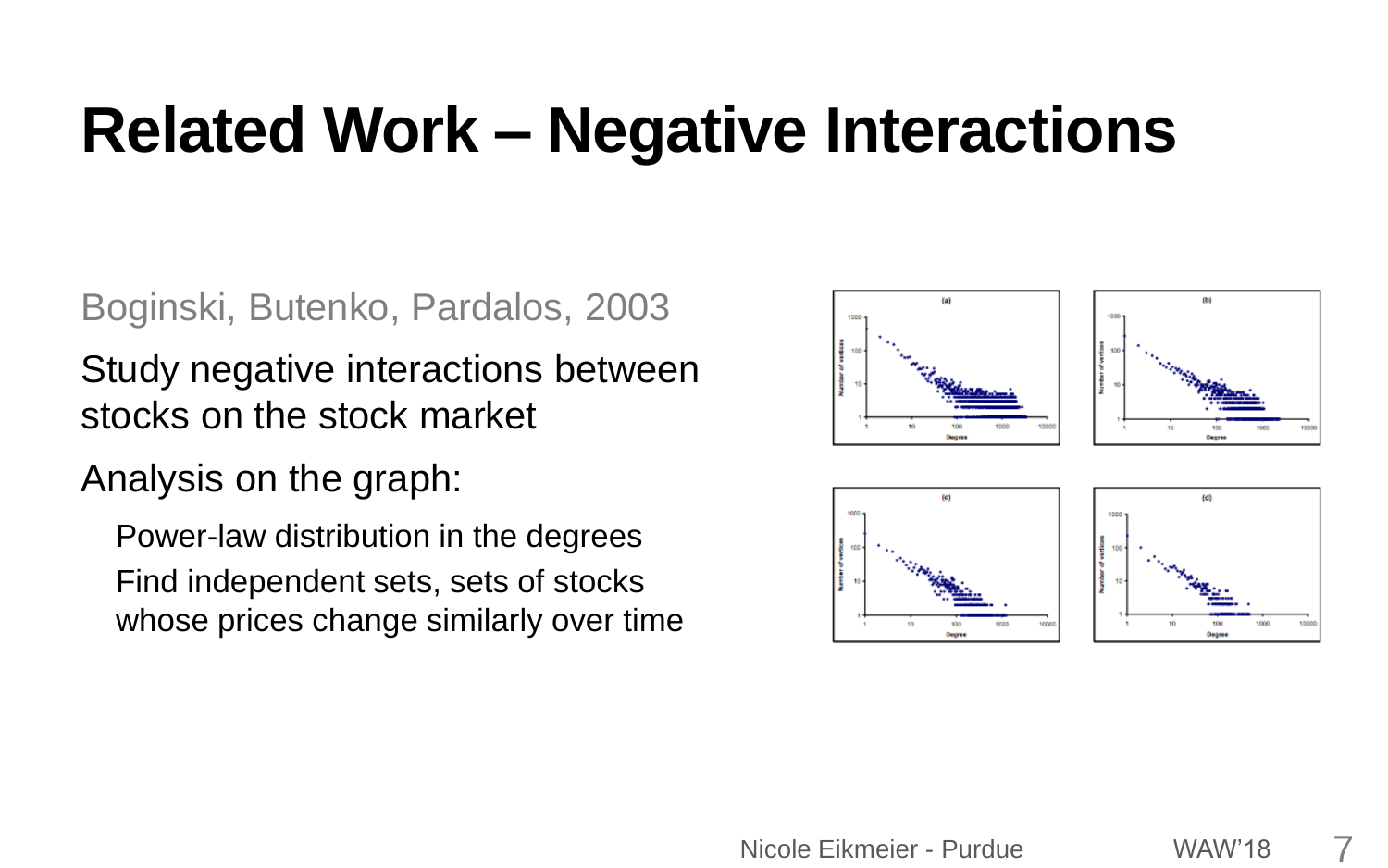# **Dynamic Competition Networks**

**Nodes**: people/organizations **Edges**: directed edge (u,v) exists if v is a competitor of u

Edges are added over time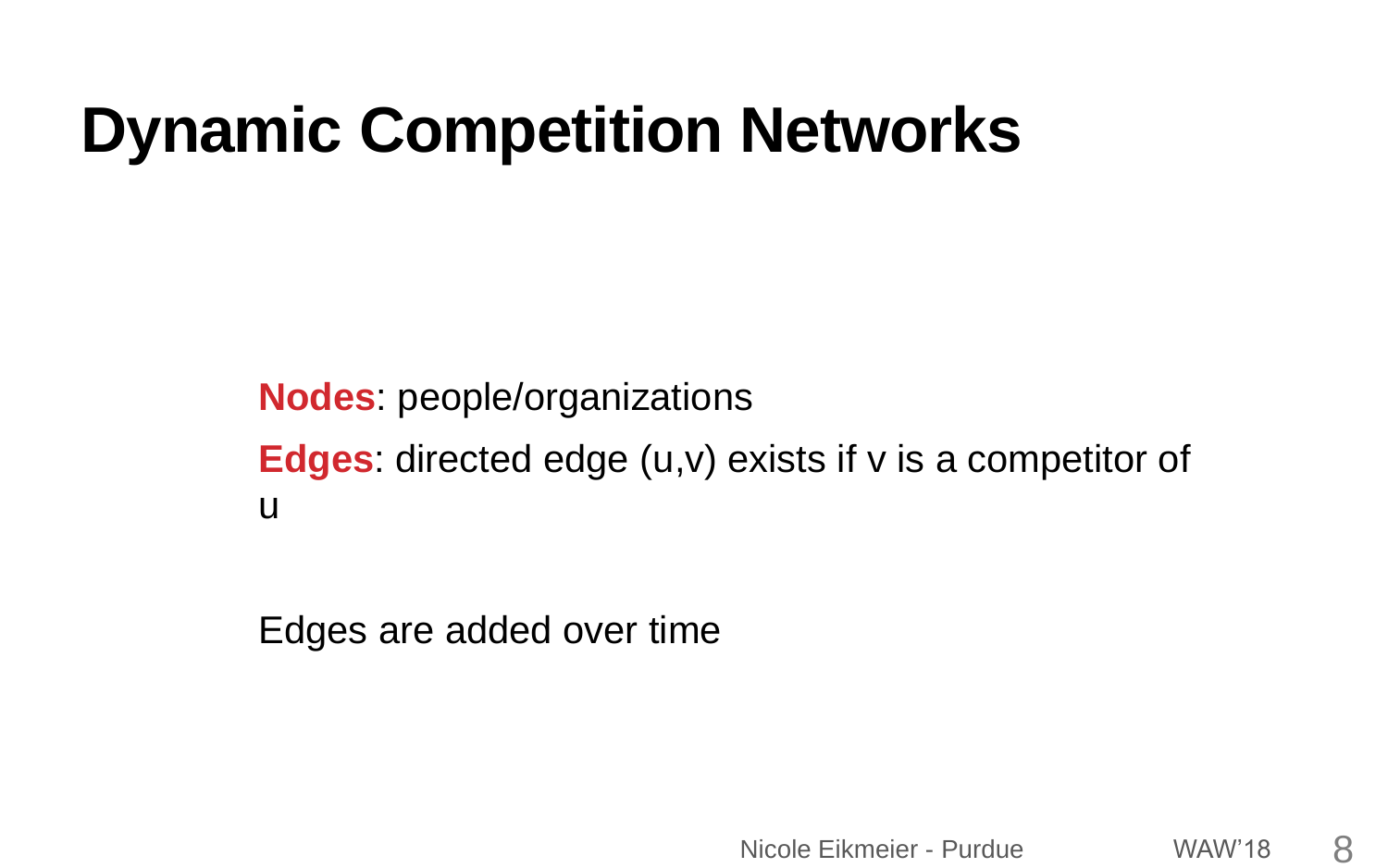### **Social Game Shows**

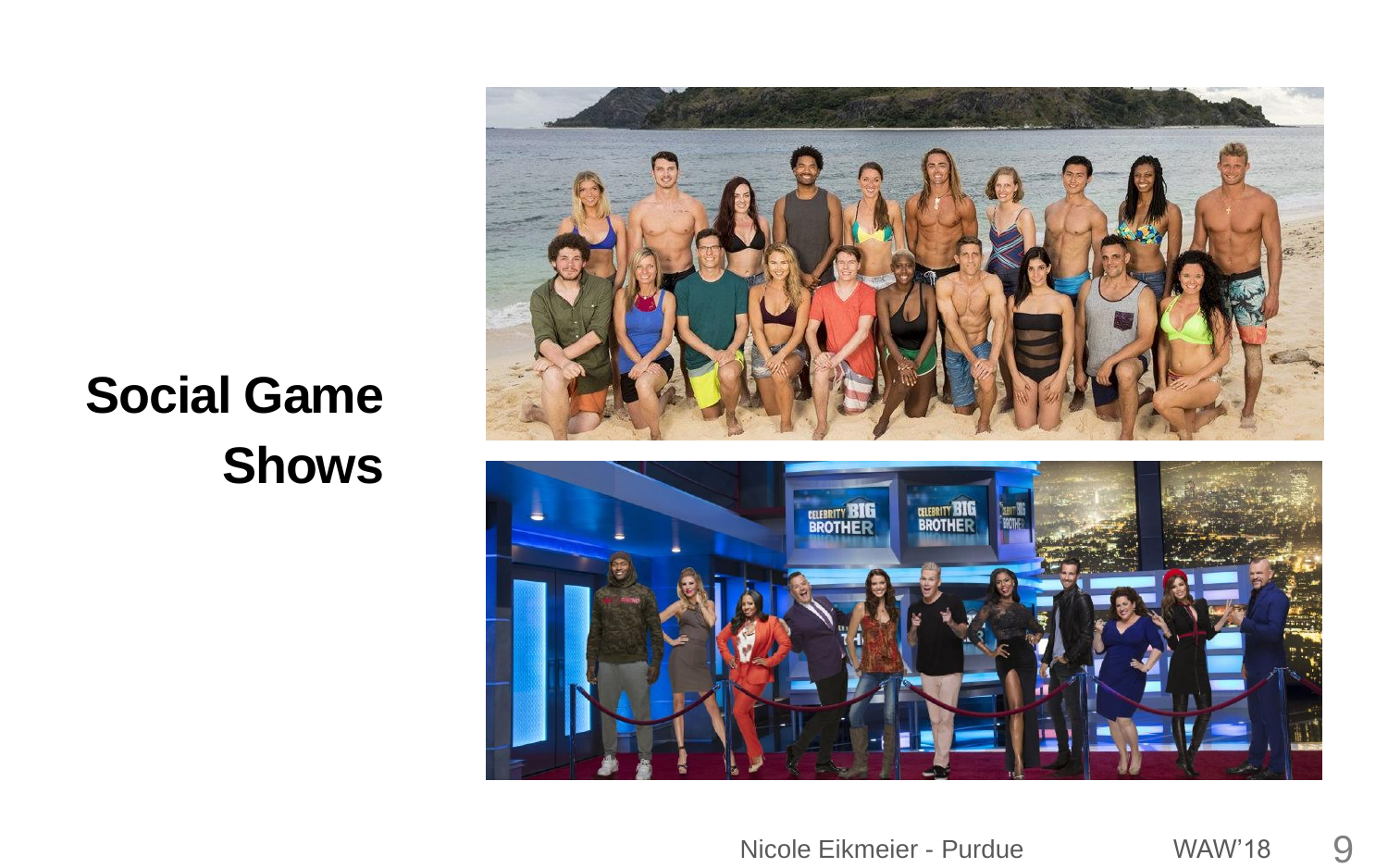**Nodes**: players **Edges**: (u,v) exists if player u votes against player v

> There can be multiple edges between two nodes



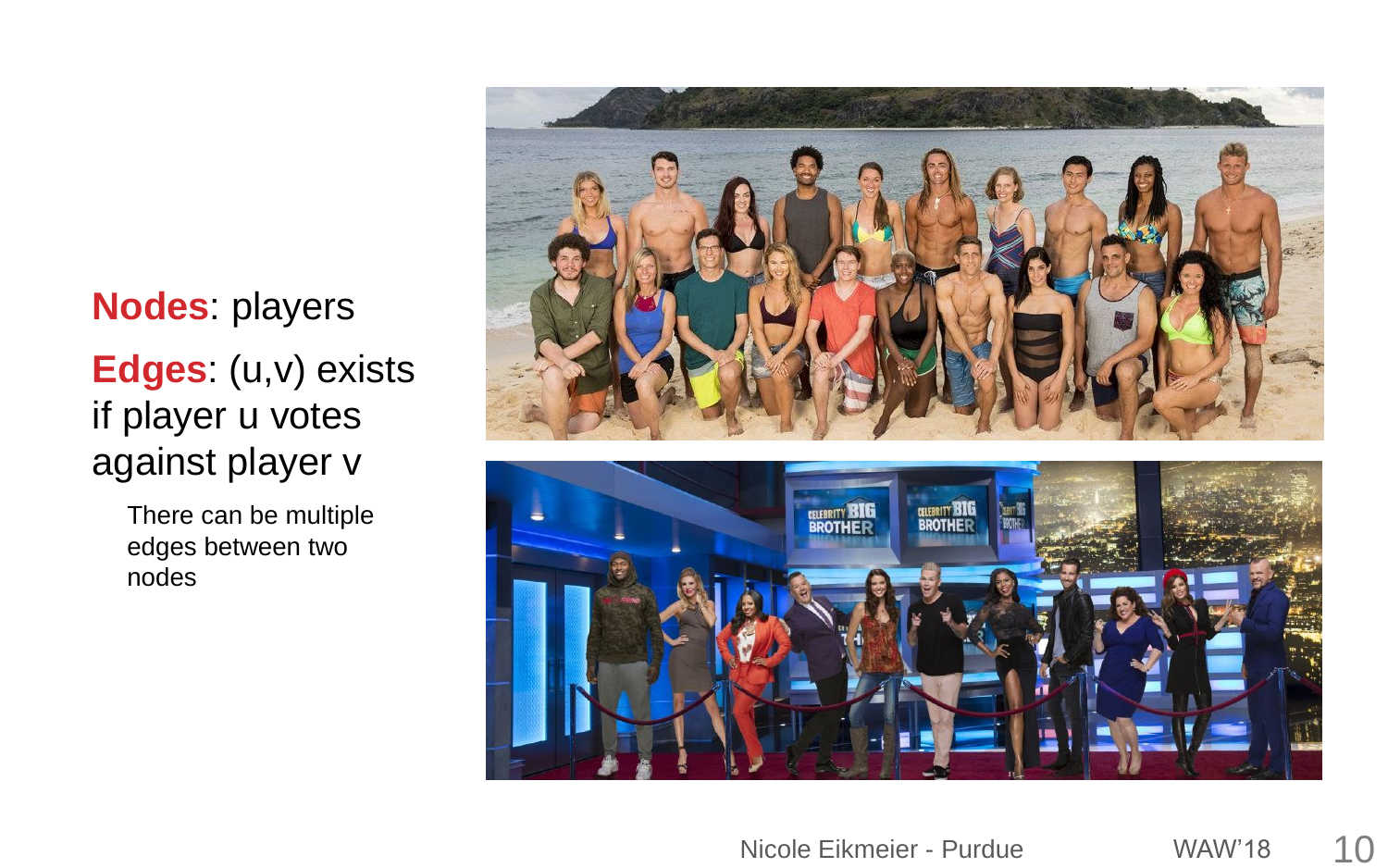# **Network Metrics**

**In-Degree**: The number of edges coming into a node

Common out-neighbor (**CON**) scores count the total number of times a node has a similar out-neighbor as other nodes

 $CON(u, v) = |\{z : z \text{ is a common out neighbor of } u, v\}|$  $CON(u) = \sum CON(u, v)$  $v \in V(G)$ 

The  $\mathsf{closeness}$  of a node is  $\big(\Sigma_\mathsf{y}\mathsf{d}(\mathsf{x}, \mathsf{y})$ −1

A set of nodes is **near-independent** if its edge density is small

$$
ED(S) = \frac{|E(S)|}{{|S| \choose 2}}
$$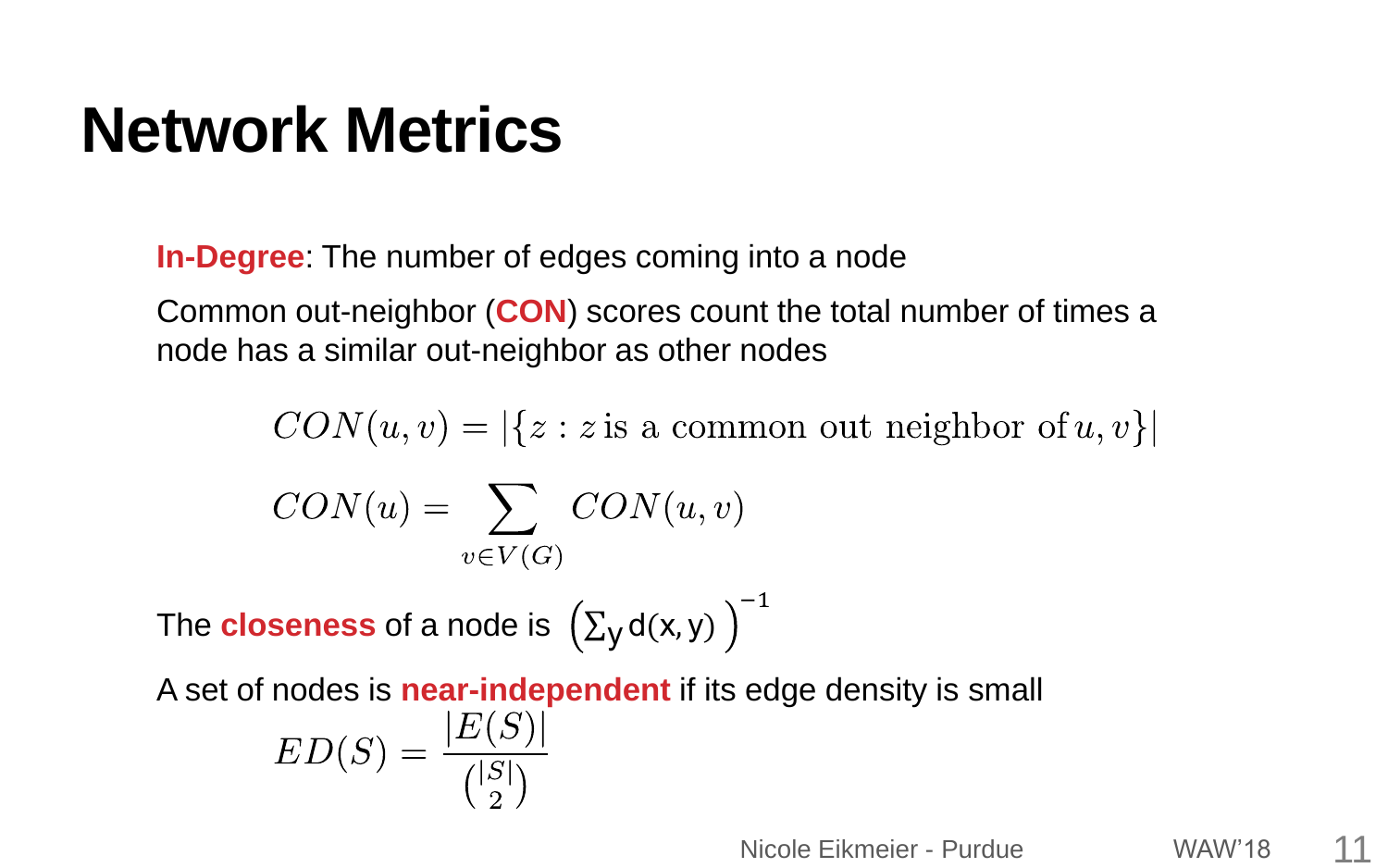### **alliances:**

clusters of nodes who pool influence to achieve objectives

### **leaders:**

high standing in the network edges from leaders may influence edge creation among other nodes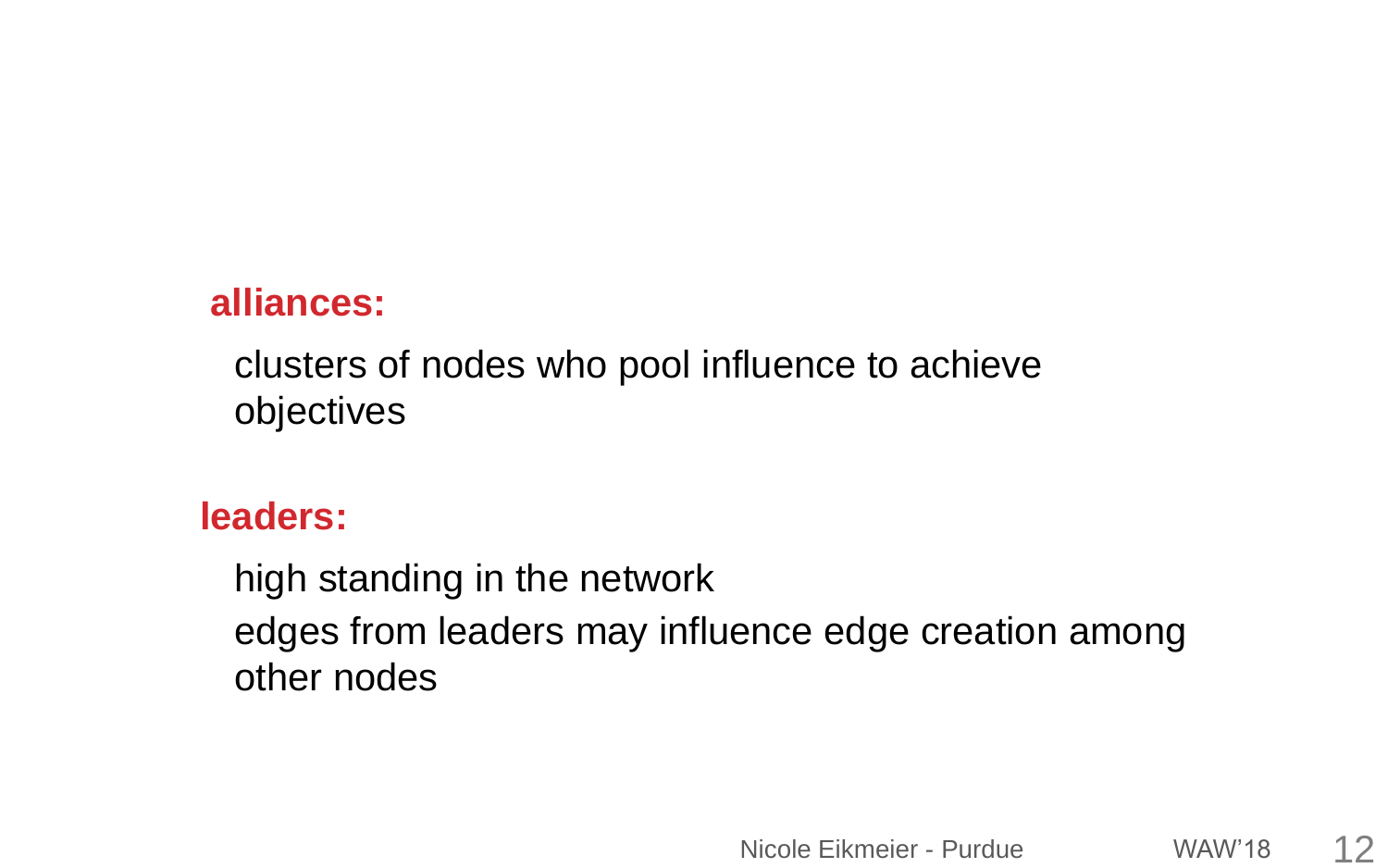# **Dynamic Competition Hypothesis (DCH)**

### Bonato, Eikmeier, Gleich, Malik, 2018

### Dynamic Competition Networks satisfy the following rules:

Alliances are near independent sets

Strong alliances have low edge density

Members of an alliance with high CON score are more likely leaders

Leaders exhibit high closeness, high CON scores, and low in-degree

While we expect leaders to be in an alliance, leaders are determined via global metrics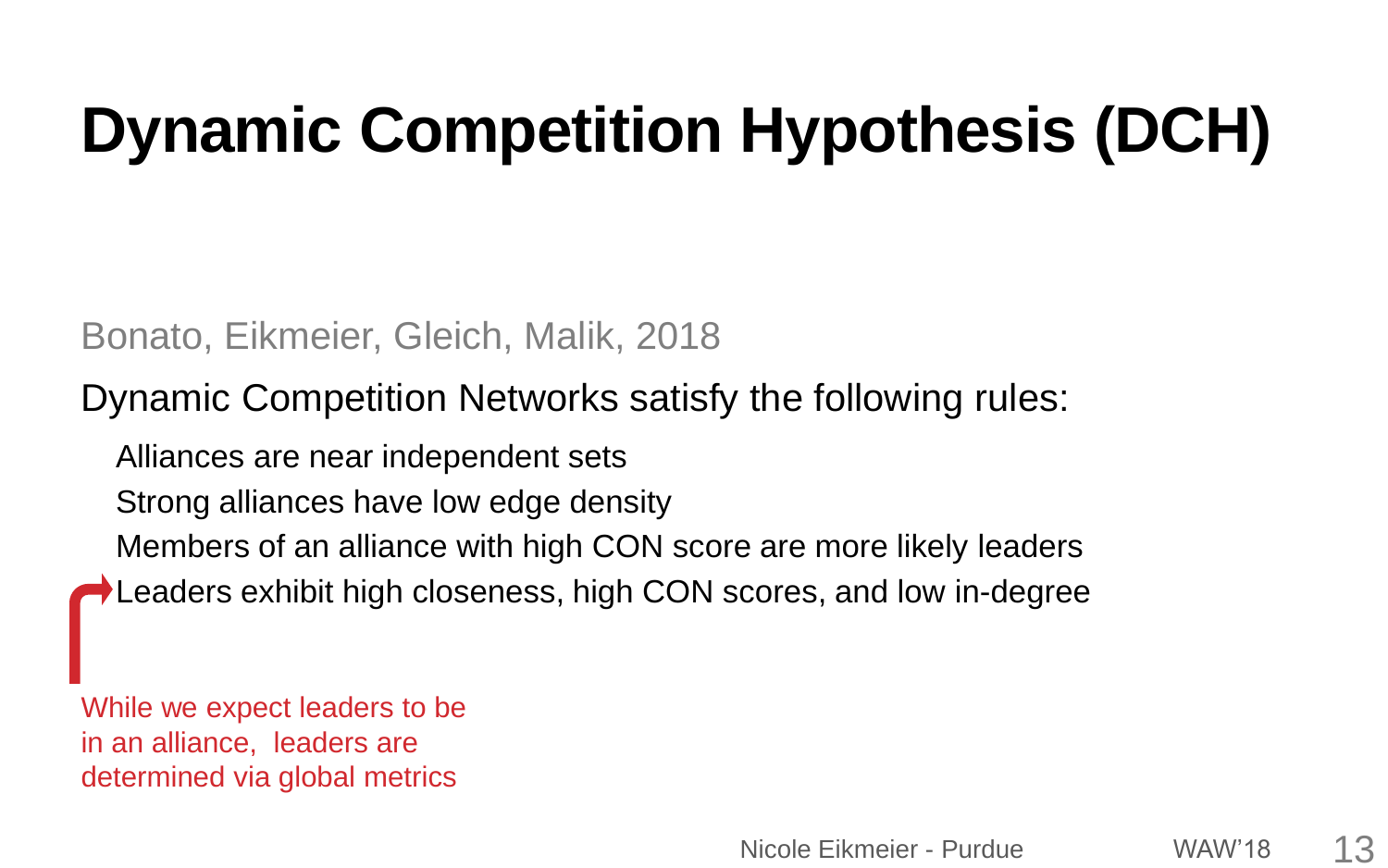### $\bullet$  $\circ$  $\circ$  $\circ$  $\circ$  $\bigcirc$  $\begin{pmatrix} 0 \\ 0 \\ 0 \end{pmatrix}$  $\circ$  $\circ$

## **DCH Visualized**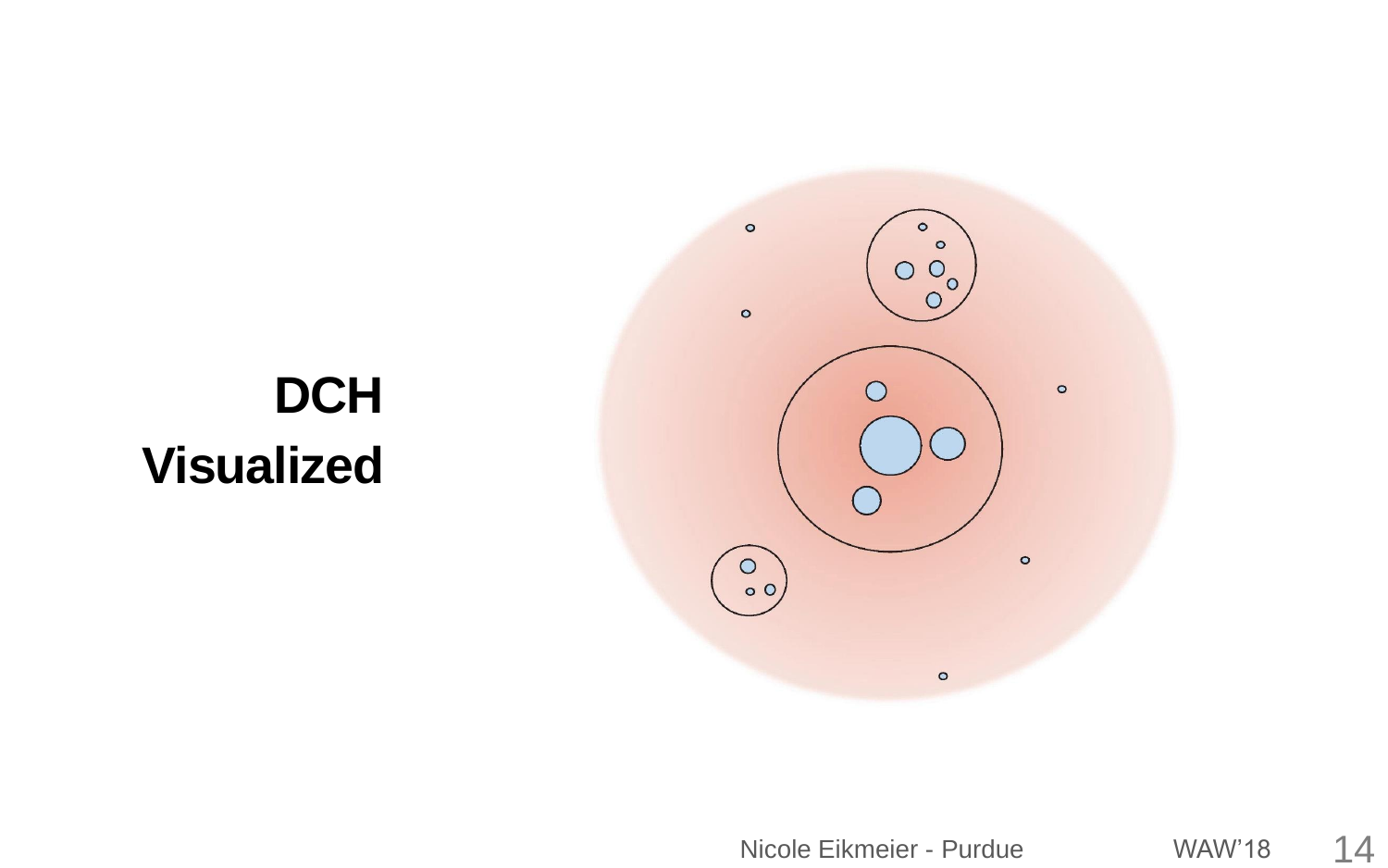### **Social Game Shows**

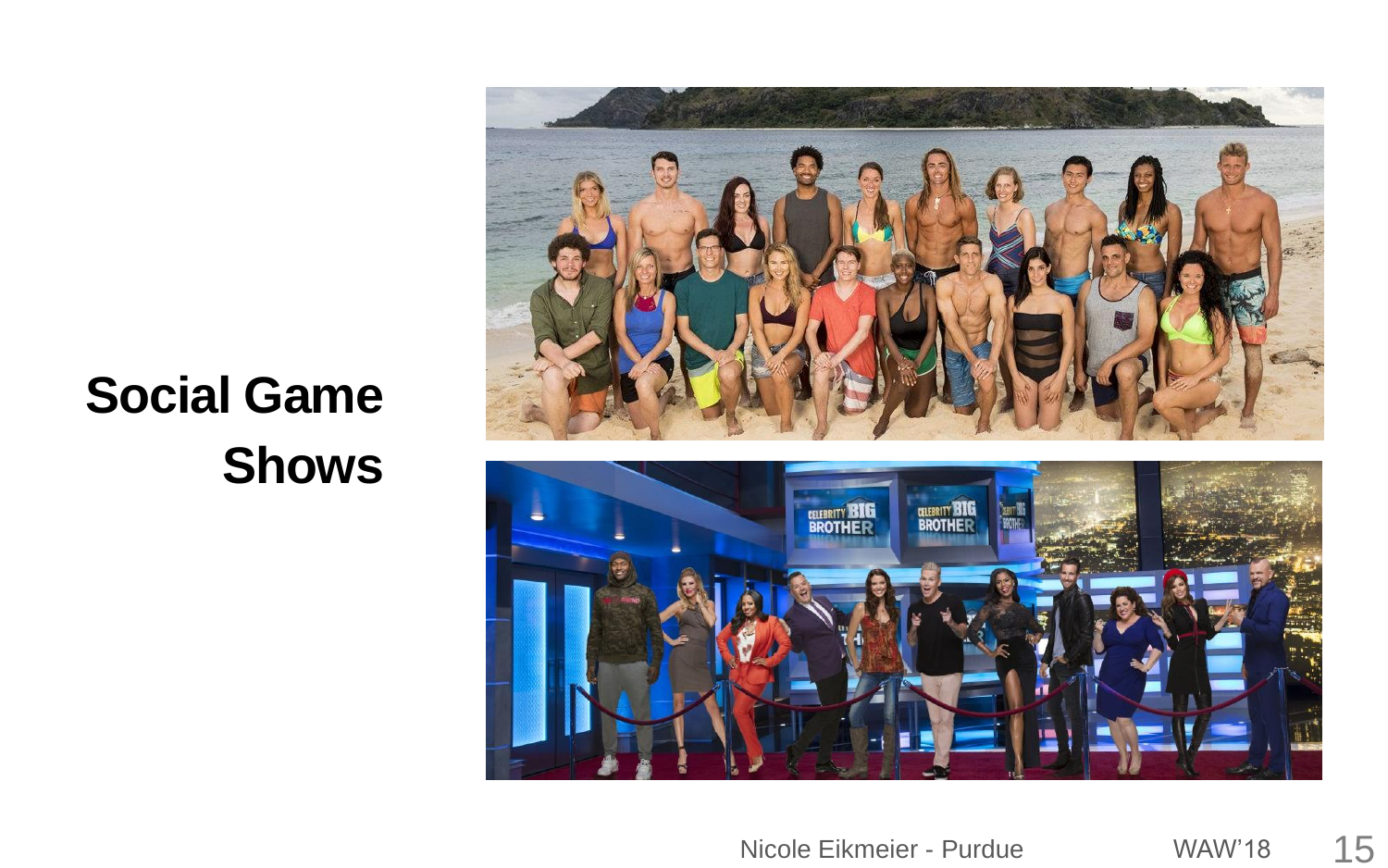### Survivor

### 35 US seasons http://survivor.wikia.com/wiki/ Main\_Page

### Big Brother

20 US seasons

http://bigbrother.wikia.com/wiki/ Big\_Brother\_Wiki



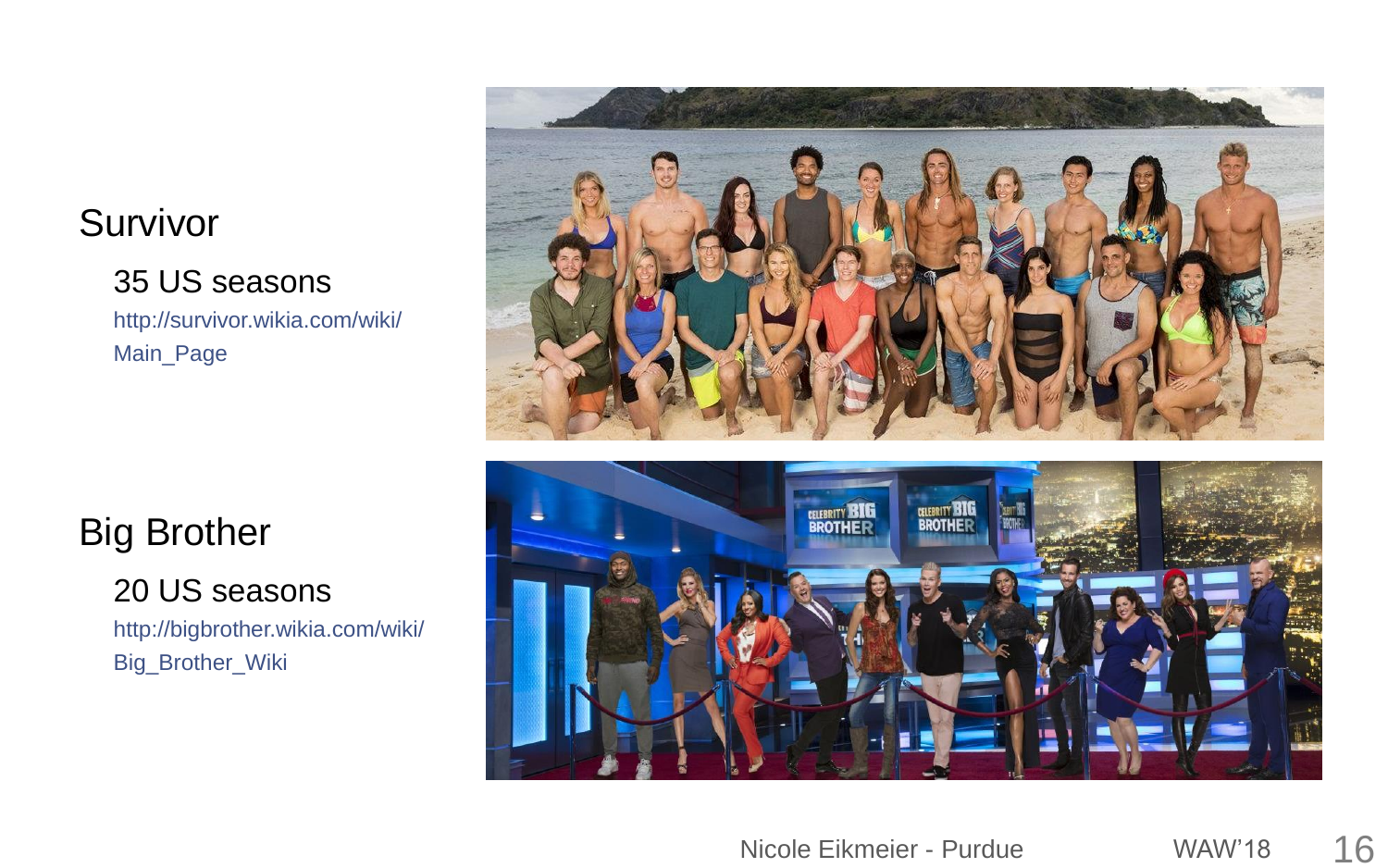# **Survivor: Game Changers**

#### DCH:

Alliances are near independent sets Strong alliances have low edge density Members of an alliance with high CON score are more likely leaders Leaders exhibit high closeness, high CON scores, and low in-degree



| Game Changers    |                 |                 |          |                 |  |  |
|------------------|-----------------|-----------------|----------|-----------------|--|--|
| Name             | ID              | OD <sub>1</sub> | С        | <b>CON</b>      |  |  |
| Sarah            | 3               | 13              | 0.692 64 |                 |  |  |
| Brad             | 2               | $\overline{12}$ | 0.643    | 49              |  |  |
| Troyzan          | 2               | 12              | 0.643    | 55              |  |  |
| Tai              | $\overline{12}$ | 13              | 0.72     | $\overline{56}$ |  |  |
| Aubry            | 9               | 13              | 0.72     | 61              |  |  |
| Cirie            | $\overline{0}$  | 8               | 0.613    | 45              |  |  |
| Michaela         | 11              | 11              | 0.643    | 51              |  |  |
| Andrea           | 14              | 8               | 0.581    | 39              |  |  |
| Sierra           | 15              | 7               | 0.581    | 34              |  |  |
| Zeke             | 11              | 6               | 0.6      | 39              |  |  |
| Debbie           | 6               | 7               | 0.545    | 32              |  |  |
| Ozzy             | 7               | 4               | 0.5      | $^{22}$         |  |  |
| Hali             | 8               | 5               | 0.474 28 |                 |  |  |
| J <sub>eff</sub> | 6               | 5               | 0.529    | 33              |  |  |
| Sandra           | 5               | 5               | 0.581    | 34              |  |  |
| J.T.             | 3               | 2               | 0.45     | 18              |  |  |
| Malcolm          | 5               | 3               | 0.439    | 24              |  |  |
| $_{\rm Caleb}$   | 5               | 3               | 0.4      | 21              |  |  |
| Tony             | 7               | 2               | 0.439    | 15              |  |  |
| Ciera            | 9               | 1               | 0.4      | 8               |  |  |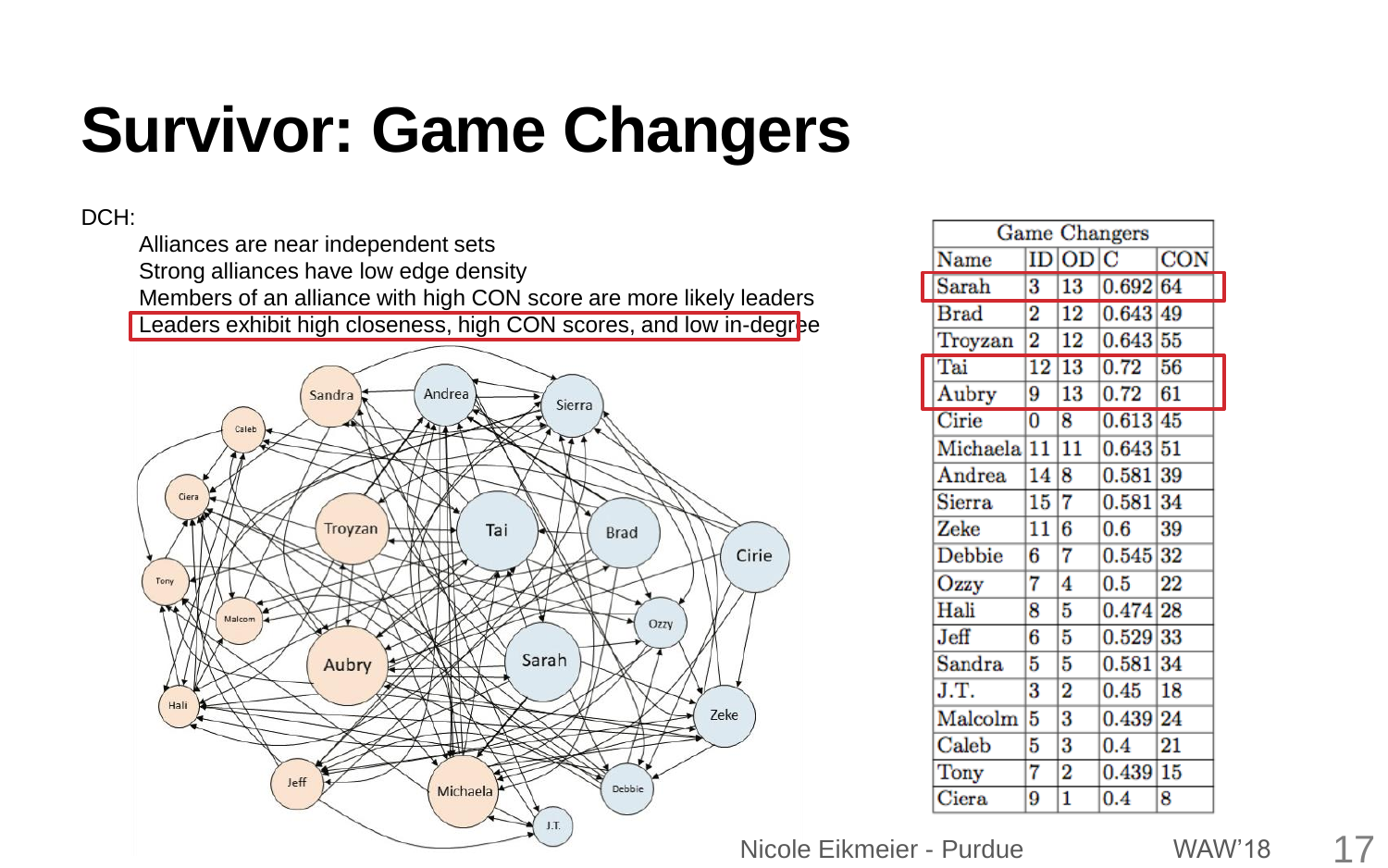# **Survivor: Game Changers**

#### DCH:

Alliances are near independent sets Strong alliances have low edge density Members of an alliance with high CON score are more likely leade<sup>t</sup>s Leaders exhibit high closeness, high CON scores, and low in-degree



### **Edge Density: 0.233**

| Game Changers          |                |                 |          |            |  |  |  |
|------------------------|----------------|-----------------|----------|------------|--|--|--|
| Name                   | ID             | OD <sub>1</sub> | C        | <b>CON</b> |  |  |  |
| Sarah                  | 3              | 13              | 0.692 64 |            |  |  |  |
| <b>Brad</b>            | $\frac{2}{2}$  | 12              | 0.643    | 49         |  |  |  |
| Troyzan                |                | 12              | 0.643 55 |            |  |  |  |
| Bisch                  | $\frac{1}{12}$ | 13              | 0.72     | 56         |  |  |  |
| Aubry                  | 9              | 13              | 0.72     | 61         |  |  |  |
| Cirie                  | 0              | 8               | 0.613    | 45         |  |  |  |
| Michaela <sup>11</sup> |                | 11              | 0.643 51 |            |  |  |  |
| Andrea                 | 14             | 8               | 0.581    | 39         |  |  |  |
| Sierra                 | 15             | 7               | 0.581    | 34         |  |  |  |
| Zeke                   | 11             | 6               | 0.6      | 39         |  |  |  |
| Debbie                 | 6              | 7               | 0.545    | 32         |  |  |  |
| Ozzy                   | 7              | 4               | 0.5      | 22         |  |  |  |
| Hali                   | 8              | 5               | 0.474 28 |            |  |  |  |
| Jeff                   | 6              | 5               | 0.529 33 |            |  |  |  |
| Sandra                 | 5              | 5               | 0.581    | 34         |  |  |  |
| J.T.                   | 3              | $\overline{2}$  | 0.45     | 18         |  |  |  |
| Malcolm                | 5              | 3               | 0.439    | 24         |  |  |  |
| Caleb                  | 5              | 3               | 0.4      | 21         |  |  |  |
| Tony                   | 7              | 2               | 0.439    | 15         |  |  |  |
| Ciera                  | 9              | $\mathbf{1}$    | $_{0.4}$ | 8          |  |  |  |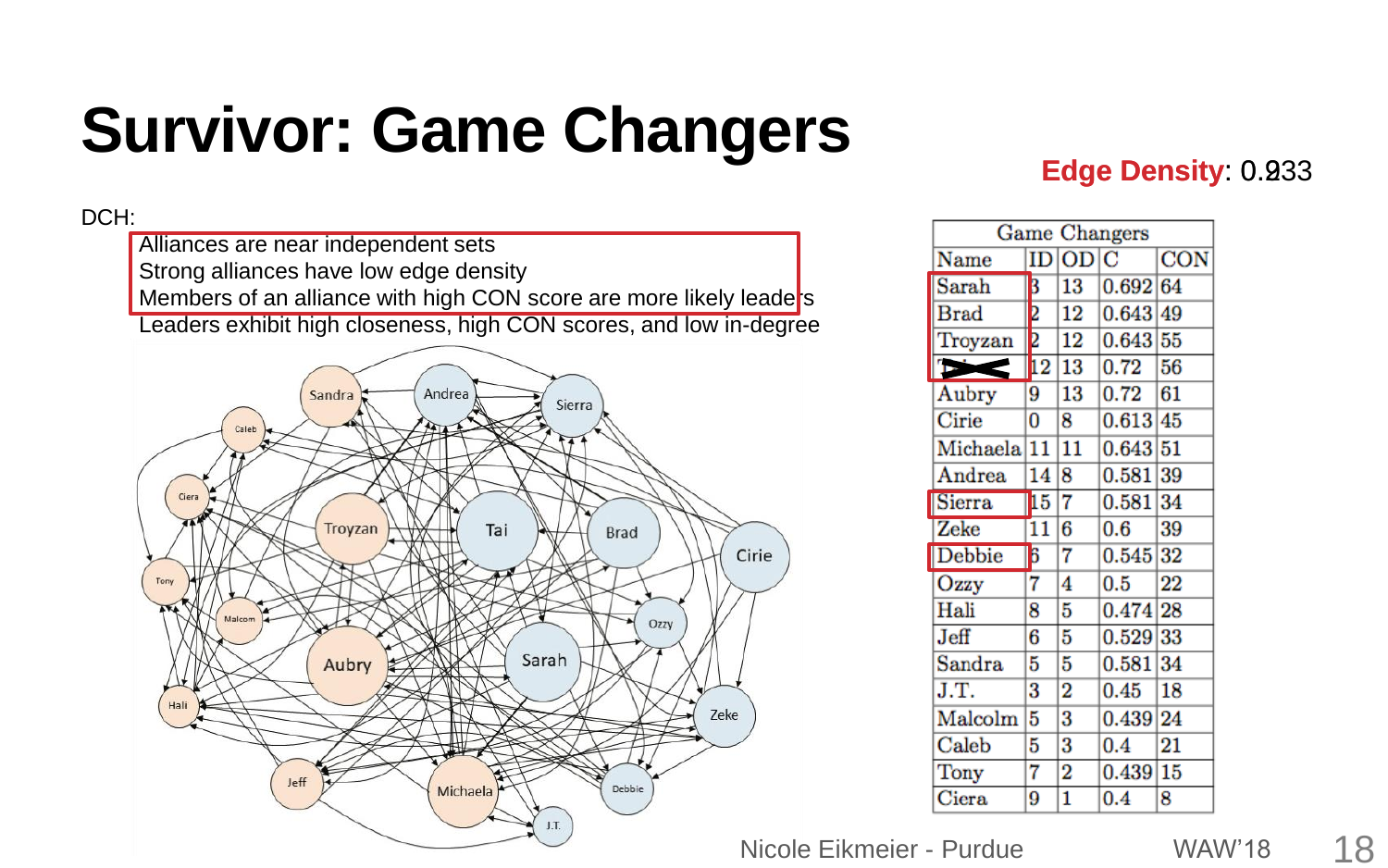# **Survivor: Game Changers**

DCH:

Alliances are near independent sets Strong alliances have low edge density Members of an alliance with high CON score are more likely leade<sup>t</sup>s Leaders exhibit high closeness, high CON scores, and low in-degree



### **Edge Density: 0.866**

| Game<br>Changers  |           |                 |          |                 |  |  |  |
|-------------------|-----------|-----------------|----------|-----------------|--|--|--|
| Name              | ID        | $\overline{OD}$ | C        | <b>CON</b>      |  |  |  |
| Sarah             | $\vert$ 3 | 13              | 0.692 64 |                 |  |  |  |
| <b>Brad</b>       | 2         | 12              | 0.643    | 49              |  |  |  |
| Troyzan           | 2         | 12              | 0.643    | 55              |  |  |  |
| Tai               | 12        | 13              | 0.72     | 56              |  |  |  |
| Aubry             | 9         | 13              | 0.72     | 61              |  |  |  |
| Cirie             | ō         | 8               | 0.613    | 45              |  |  |  |
| Michaela          | 11        | 11              | 0.643    | 51              |  |  |  |
| $A = \frac{1}{2}$ | 14        | 8               | 0.581    | 39              |  |  |  |
| Sierra            | 15        | 7               | 0.581    | 34              |  |  |  |
| $\sum_{i=1}^{n}$  | 11        | 6               | 0.6      | 39              |  |  |  |
| Debbie            | 6         | 7               | 0.545    | 32              |  |  |  |
| Ozzy              | 17        | 4               | 0.5      | $\overline{22}$ |  |  |  |
| Hali              | 8         | 5               | 0.474 28 |                 |  |  |  |
| Jeff              | 6         | 5               | 0.529    | 33              |  |  |  |
| Sandra            | 5         | 5               | 0.581    | 34              |  |  |  |
| J.T.              | 3         | 2               | 0.45     | 18              |  |  |  |
| Malcolm           | 5         | 3               | 0.439    | 24              |  |  |  |
| Caleb             | 5         | 3               | $0.4\,$  | 21              |  |  |  |
| Tony              | 7         | 2               | 0.439    | 15              |  |  |  |
| Ciera             | 9         | 1               | 0.4      | 8               |  |  |  |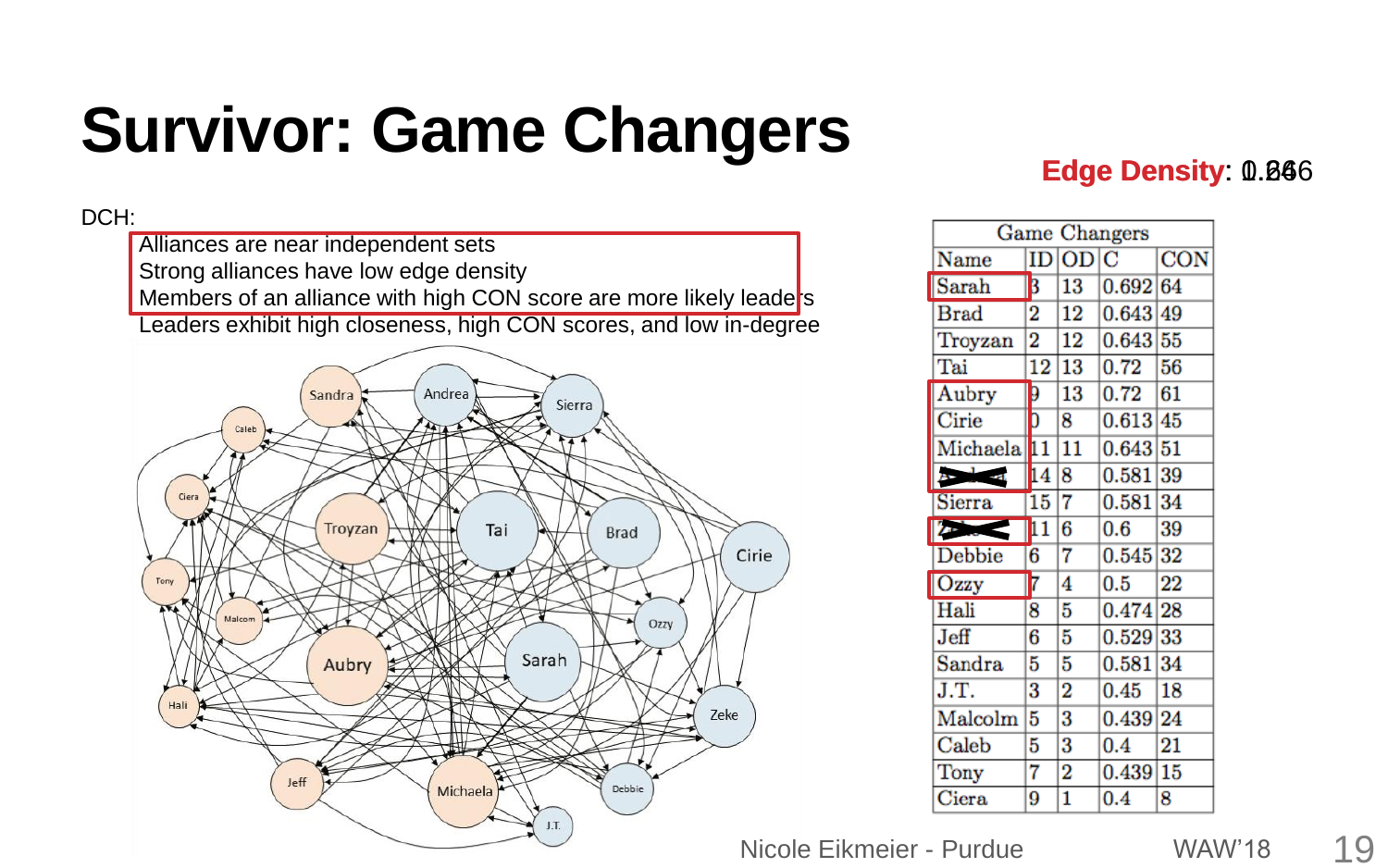# **CON is a good choice of metric**

CON

#### DCH:

Alliances are near independent sets

Strong alliances have low edge density

Members of an alliance with high CON score are more likely leade<sup>rs</sup> Leaders exhibit high closeness, high CON scores, and low in-degree

#### **Survivor** 68.6 Top 3 94.3 Top 5 **Big Brother** 60.0 Top 3 70.0 Top 5

10 **players** kmeier - Purdue WAW'18 20 **there are only 20 seasons of Big Brother, with sometimes as few as**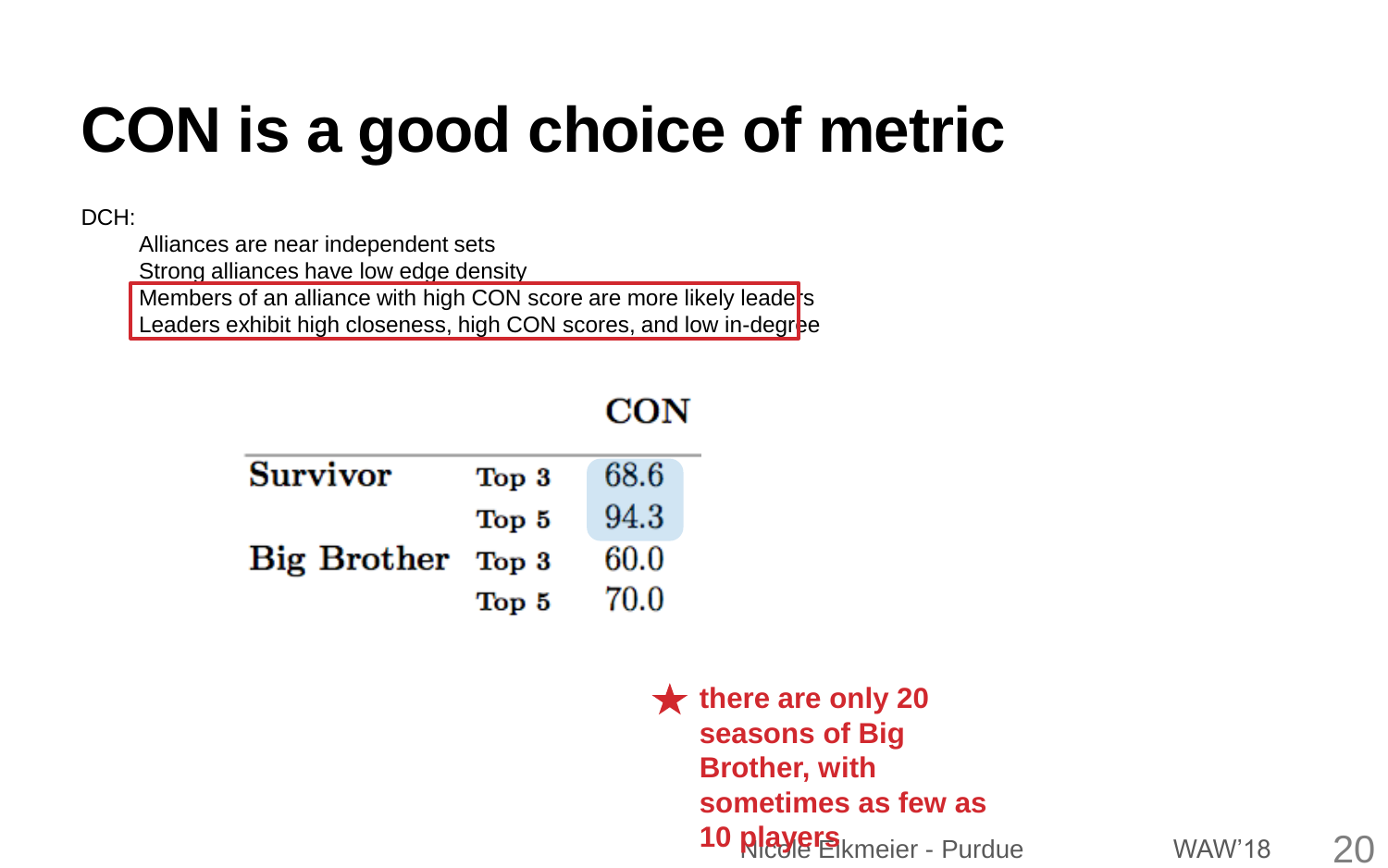# **Edge Density of Alliances**

DCH:

Alliances are near independent sets

Strong alliances have low edge density

Members of an alliance with high CON score are more likely leaders

Leaders exhibit high closeness, high CON scores, and low in-degree

To what extent do alliances have a smaller edge density than the edge density of the entire graph?

60% of Survivor seasons

95% of Big Brother Seasons

Alliances are complicated to analyze